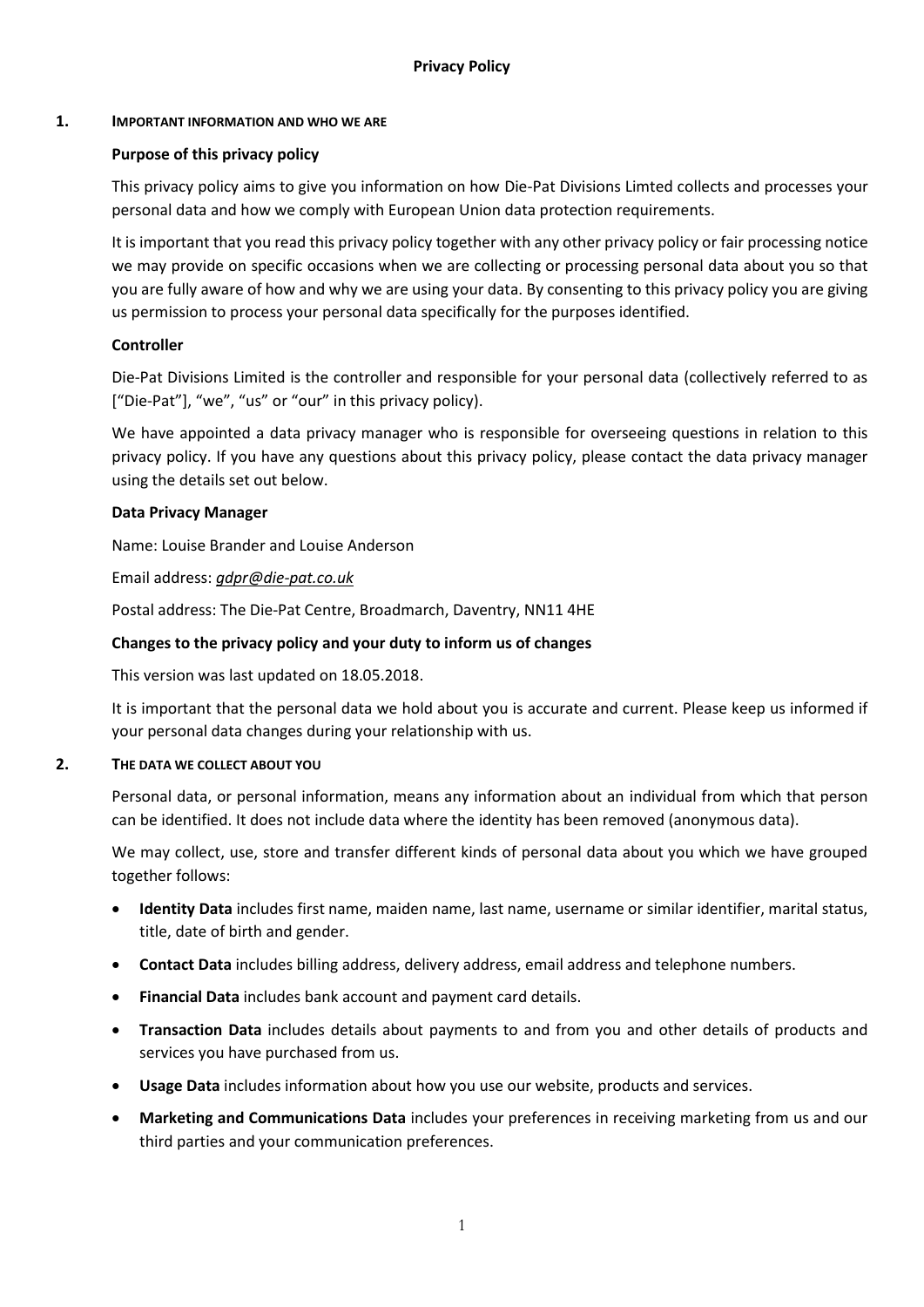#### **Privacy Policy**

We also collect, use and share **Aggregated Data** such as statistical or demographic data for any purpose. Aggregated Data may be derived from your personal data but is not considered personal data in law as this data does **not** directly or indirectly reveal your identity.

We do not collect any Special Categories of personal data about you (this includes details about your race or ethnicity, religious or philosophical beliefs, sex life, sexual orientation, political opinions, trade union membership, information about your health and genetic and biometric data).

We do not collect any information about criminal convictions and offences or personal data relating to children.

# **If you fail to provide personal data**

Where we need to collect personal data by law, or under the terms of a contract we have with you and you fail to provide that data when requested, we may not be able to perform the contract we have or are trying to enter into with you (for example, to provide you with goods or services). In this case, we may have to cancel a product or service you have with us but we will notify you if this is the case at the time.

## **3. HOW IS YOUR PERSONAL DATA COLLECTED?**

We use different methods to collect data from and about you including through

- **Direct interactions.** You may give us your Identity, Contact and Financial Data by filling in forms or by corresponding with us by post, phone, email or otherwise. This includes personal data you provide when you:
	- apply for our products or services;
	- subscribe to our service or publications;
	- request marketing to be sent to you;
	- enter a competition, promotion or survey; or
	- give us some feedback.
- **Automated technologies or interactions.** As you interact with our website, we may automatically collect Technical Data about your equipment, browsing actions and patterns. We collect this personal data by using cookies, server logs and other similar technologies.
- **Third parties or publicly available sources.** We may receive personal data about you from various third parties and public sources as set out below:
	- Technical Data from the following parties: (i) analytics providers; (ii) advertising networks; and (iii) search information providers.
	- Contact, Financial and Transaction Data from providers of technical, payment and delivery services.
	- Identity and Contact Data from data brokers or aggregators.
	- Identity and Contact Data from publicly availably sources such as Companies House and the Electoral Register based inside the EU.

#### **4. HOW WE USE YOUR PERSONAL DATA**

We will only use your personal data when the law allows us to. Most commonly, we will use your personal data in the following circumstances:

• Where we need to perform the contract we are about to enter into or have entered into with you.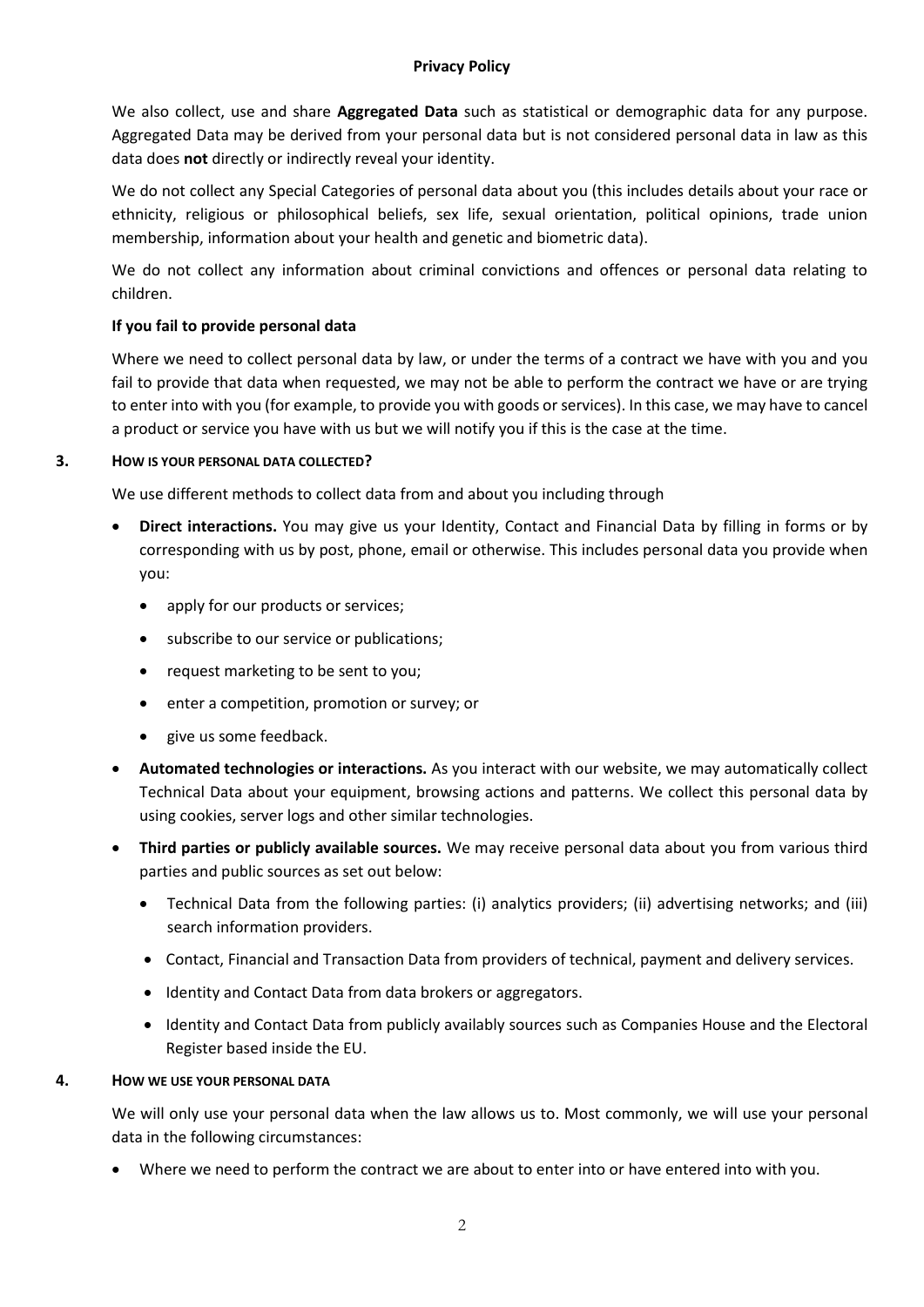- Where it is necessary for our legitimate interests (or those of a third party) and your interests and fundamental rights do not override those interests.
- Where we need to comply with a legal or regulatory obligation.

Generally, we do not rely on consent as a legal basis for processing your personal data other than in relation to sending third party direct marketing communications to you via email or text message. You have the right to withdraw consent to marketing at any time.

# **Purposes for which we will use your personal data**

We have set out in the table on the following page, a description of all the ways we plan to use your personal data, and which of the legal bases we rely on to do so. We have also identified what our legitimate interests are where appropriate.

Note that we may process your personal data for more than one lawful ground depending on the specific purpose for which we are using your data.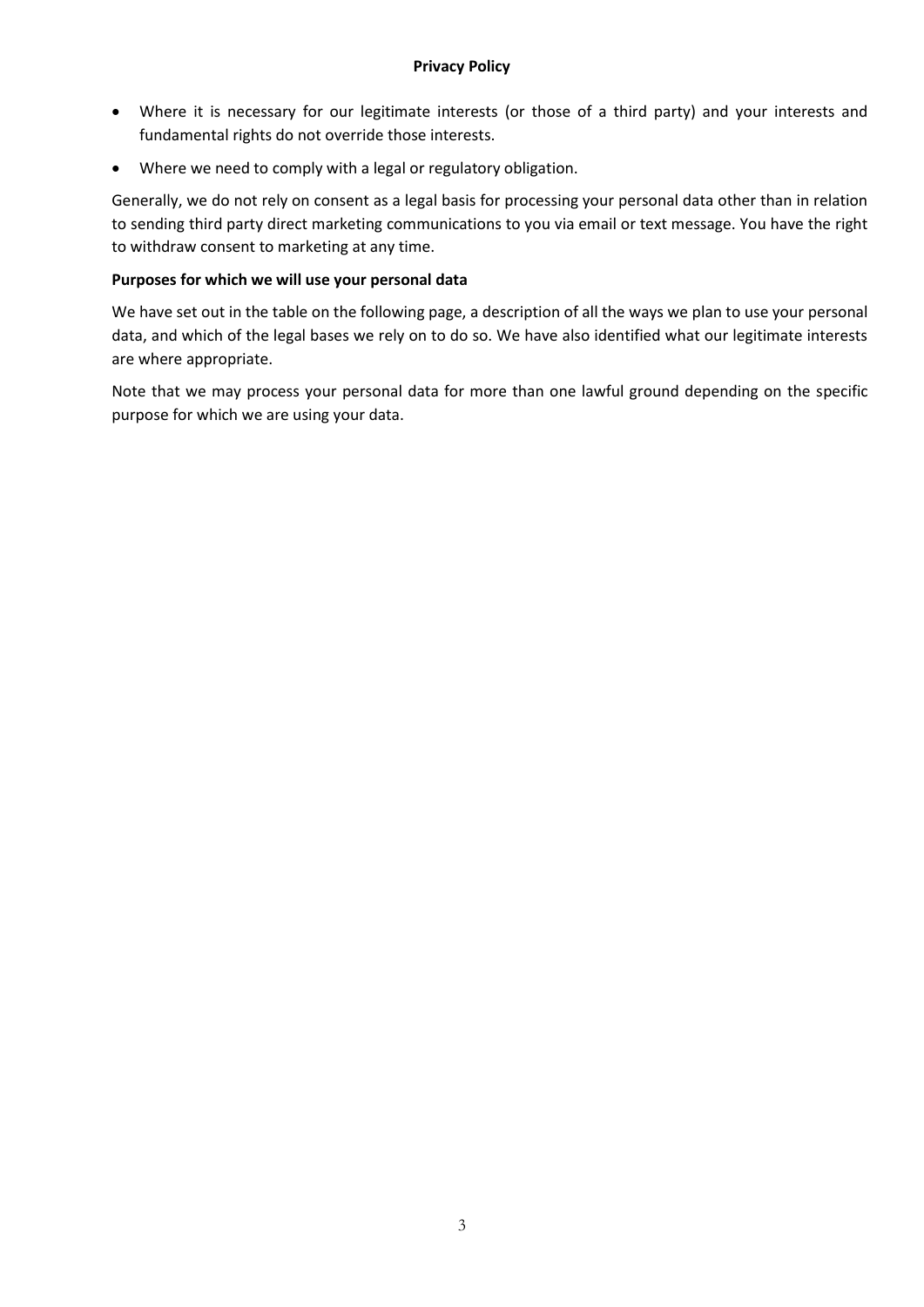| <b>Purpose/Activity</b>                                 | Type of data      | Lawful basis for processing including basis of                            |
|---------------------------------------------------------|-------------------|---------------------------------------------------------------------------|
|                                                         |                   | legitimate interest                                                       |
| To register you as a new customer                       | (a) Identity      | Performance of a contract with you                                        |
|                                                         | (b) Contact       |                                                                           |
| To process and deliver your order                       | (a) Identity      | (a) Performance of a contract with you                                    |
| including:                                              | (b) Contact       | (b) Necessary for our legitimate interests (to                            |
| (a) Manage payments, fees and                           | (c) Financial     | recover debts due to us)                                                  |
| charges                                                 | (d) Transaction   |                                                                           |
| (b) Collect and recover money owed                      | (e) Marketing and |                                                                           |
| to us                                                   | Communications    |                                                                           |
| To manage our relationship with                         | (a) Identity      | (a) Performance of a contract with you                                    |
| you which will include:                                 | (b) Contact       | (b) Necessary to comply with a legal obligation                           |
| (a) Notifying you about changes to                      | (c) Profile       | (c) Necessary for our legitimate interests (to keep                       |
| our terms or privacy policy                             | (d) Marketing and | our records updated and to study how customers                            |
| (b) Asking you to leave a review or                     | Communications    | use our products/services)                                                |
| take a survey                                           |                   |                                                                           |
| To enable you to partake in a prize                     | (a) Identity      | (a) Performance of a contract with you                                    |
| draw, competition or complete a                         | (b) Contact       | (b) Necessary for our legitimate interests (to                            |
| survey                                                  | (c) Profile       | study how customers use our products/services,                            |
|                                                         | (d) Usage         | to develop them and grow our business)                                    |
|                                                         | (e) Marketing and |                                                                           |
|                                                         | Communications    |                                                                           |
| To administer and protect our                           | (a) Identity      | (a) Necessary for our legitimate interests (for                           |
| business                                                | (b) Contact       | running our business, provision of administration                         |
|                                                         | (c) Technical     | and IT services, network security, to prevent                             |
|                                                         |                   | fraud and in the context of a business                                    |
|                                                         |                   | reorganisation or group restructuring exercise)                           |
|                                                         |                   | (b) Necessary to comply with a legal obligation                           |
| To deliver relevant website content                     | (a) Identity      | Necessary for our legitimate interests (to study                          |
| and advertisements to you and                           | (b) Contact       | how customers use our products/services, to                               |
| measure or understand the                               | (c) Profile       | develop them, to grow our business and to                                 |
| effectiveness of the advertising we                     | (d) Usage         | inform our marketing strategy)                                            |
| serve to you                                            | (e) Marketing and |                                                                           |
|                                                         | Communications    |                                                                           |
|                                                         | (f) Technical     |                                                                           |
| To use data analytics to improve our                    | (a) Technical     | Necessary for our legitimate interests (to define                         |
| website, products/services,                             | (b) Usage         | types of customers for our products and services,                         |
| marketing, customer relationships                       |                   | to keep our website updated and relevant, to                              |
| and experiences                                         |                   | develop our business and to inform our                                    |
|                                                         | (a) Identity      | marketing strategy)<br>Necessary for our legitimate interests (to develop |
| To make suggestions and<br>recommendations to you about | (b) Contact       | our products/services and grow our business)                              |
| goods or services that may be of                        | (c) Technical     |                                                                           |
| interest to you                                         | (d) Usage         |                                                                           |
|                                                         | (e) Profile       |                                                                           |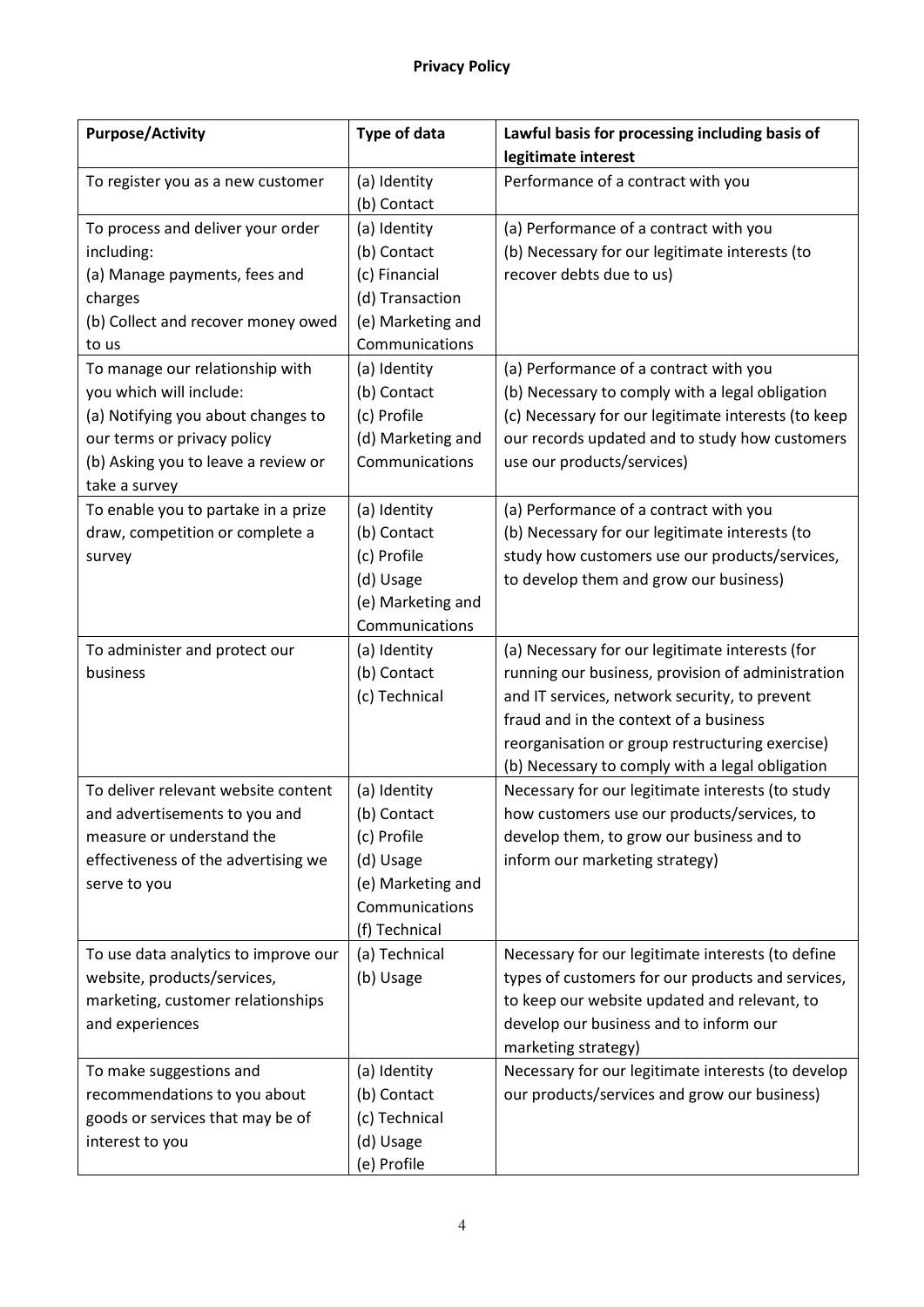# **Marketing**

We strive to provide you with choices regarding certain personal data uses, particularly around marketing and advertising.

# **Promotional offers from us**

We may use your Identity, Contact, Technical, Usage and Profile Data to form a view on what we think you may want or need, or what may be of interest to you. This is how we decide which products, services and offers may be relevant for you (we call this marketing).

You will receive marketing communications from us if you have requested information from us or purchased goods or services from us or if you provided us with your details when you entered a competition or registered for a promotion and, in each case, you have not opted out of receiving that marketing.

## **Third-party marketing**

We will get your express opt-in consent before we share your personal data with any company outside the Die-Pat group of companies for marketing purposes.

## **Opting out**

You can ask us or third parties to stop sending you marketing messages at any time by contacting our Data Privacy Manager following the opt-out links on any marketing message sent to you.

Where you opt out of receiving these marketing messages, this will not apply to personal data provided to us as a result of a product/service purchase, warranty registration, product/service experience or other transactions.

## **Change of purpose**

We will only use your personal data for the purposes for which we collected it, unless we reasonably consider that we need to use it for another reason and that reason is compatible with the original purpose. If we need to use your personal data for an unrelated purpose, we will notify you and we will explain the legal basis which allows us to do so.

Please note that we may process your personal data without your knowledge or consent, in compliance with the above rules, where this is required or permitted by law.

#### **5. DISCLOSURES OF YOUR PERSONAL DATA**

We may have to share your personal data with the parties set out below for the purposes set out in the table on the previous page.

- Vantage Products Limited, Die-Pat Holdings Limited
- Service providers, professional advisers, HMRC, regulators and other authorities.
- Third parties to whom we may choose to sell, transfer, or merge parts of our business or our assets. Alternatively, we may seek to acquire other businesses or merge with them. If a change happens to our business, then the new owners may use your personal data in the same way as set out in this privacy policy.

We require all third parties to respect the security of your personal data and to treat it in accordance with the law. We do not allow our third-party service providers to use your personal data for their own purposes and only permit them to process your personal data for specified purposes and in accordance with our instructions.

In the event that you do not wish to have your personal data disclosed to the third parties listed above you should contact us. You may also change your personal preferences to indicate the format, frequency and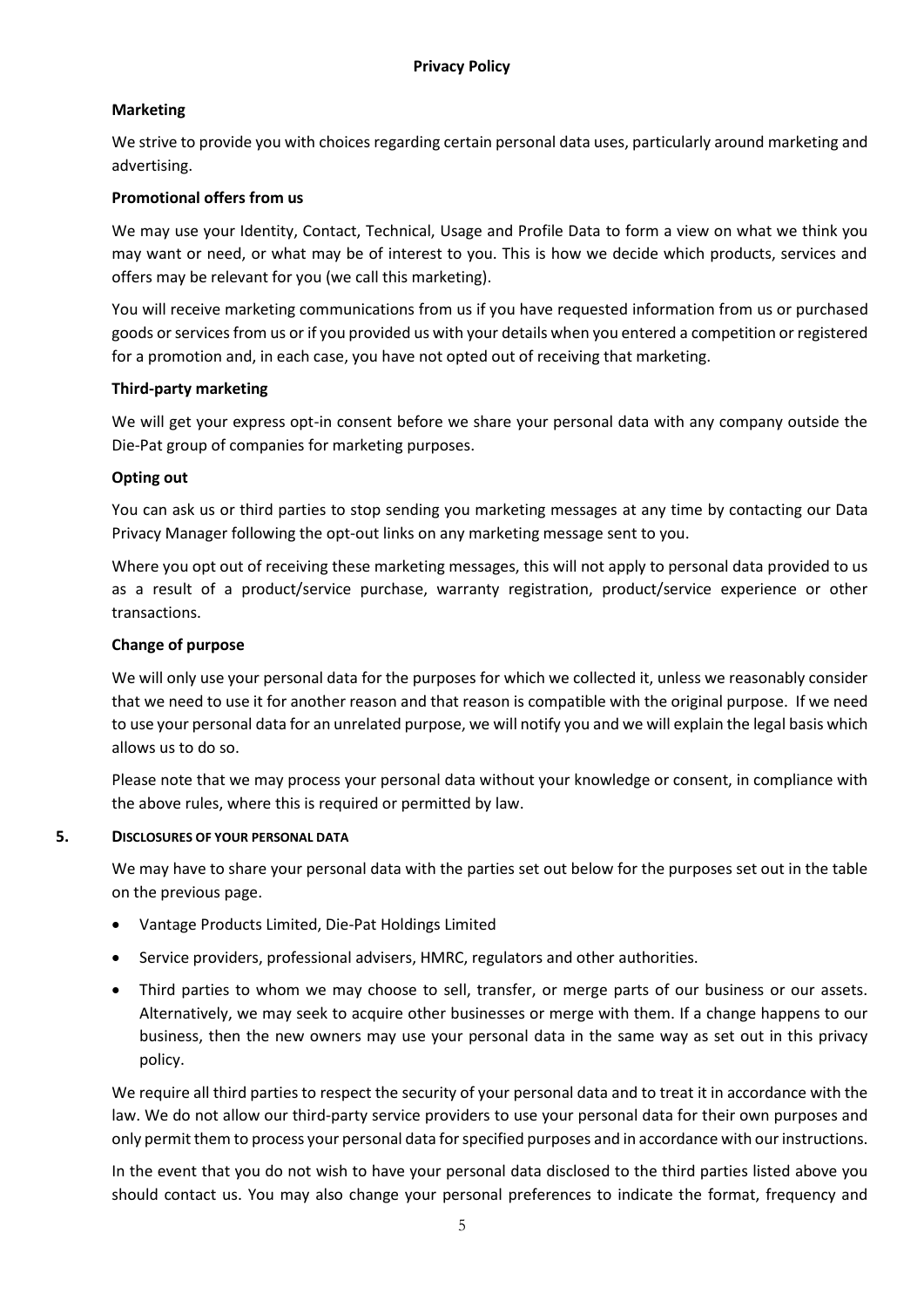#### **Privacy Policy**

subject matter of communications you wish to receive from third parties as a result of this disclosure. Please note that this may prevent us from performing the contract entered into with you and we will notify you if this is the case.

#### **International transfers**

We do not transfer your personal data outside the European Economic Area (**EEA**).

## **Data security**

We have put in place appropriate security measures to prevent your personal data from being accidentally lost, used or accessed in an unauthorised way, altered or disclosed. In addition, we limit access to your personal data to those employees, agents, contractors and other third parties who have a business need to know. They will only process your personal data on our instructions and they are subject to a duty of confidentiality.

We have put in place procedures to deal with any suspected personal data breach and will notify you and any applicable regulator of a breach where we are legally required to do so.

## **Data retention**

## **How long will you use my personal data for?**

We will only retain your personal data for as long as necessary to fulfil the purposes we collected it for, including for the purposes of satisfying any legal, accounting, or reporting requirements.

To determine the appropriate retention period for personal data, we consider the amount, nature, and sensitivity of the personal data, the potential risk of harm from unauthorised use or disclosure of your personal data, the purposes for which we process your personal data and whether we can achieve those purposes through other means, and the applicable legal requirements.

By law we have to keep basic information about our customers (including Contact, Identity, Financial and Transaction Data) for up to 7 years after they cease being customers for tax purposes.

In some circumstances we may anonymise your personal data (so that it can no longer be associated with you) for research or statistical purposes in which case we may use this information indefinitely without further notice to you.

#### **6. YOUR LEGAL RIGHTS**

Under data protection laws, in certain circumstances, you have the right to:

**Request access** to your personal data (known as a "data subject access request"). enabling you to receive a copy of the personal data we hold about you and to check that we are lawfully processing it.

**Request correction** of any incomplete or inaccurate personal data that we hold about you. We may need to verify the accuracy of the new data you provide to us.

**Request erasure** of your personal data. You may ask us to delete or remove personal data where there is no good reason for us continuing to process it. You also have the right to ask us to delete or remove your personal data where you have successfully exercised your right to object to processing, where we may have processed your information unlawfully or where we are required to erase your personal data to comply with local law. Note, however, that we may not always be able to comply with your request of erasure for specific legal reasons which will be notified to you, if applicable, at the time of your request.

**Object to processing** of your personal data where we are relying on a legitimate interest (or those of a third party) and you want to object to processing on this ground as you feel it impacts on your fundamental rights and freedoms. You also have the right to object where we are processing your personal data for direct